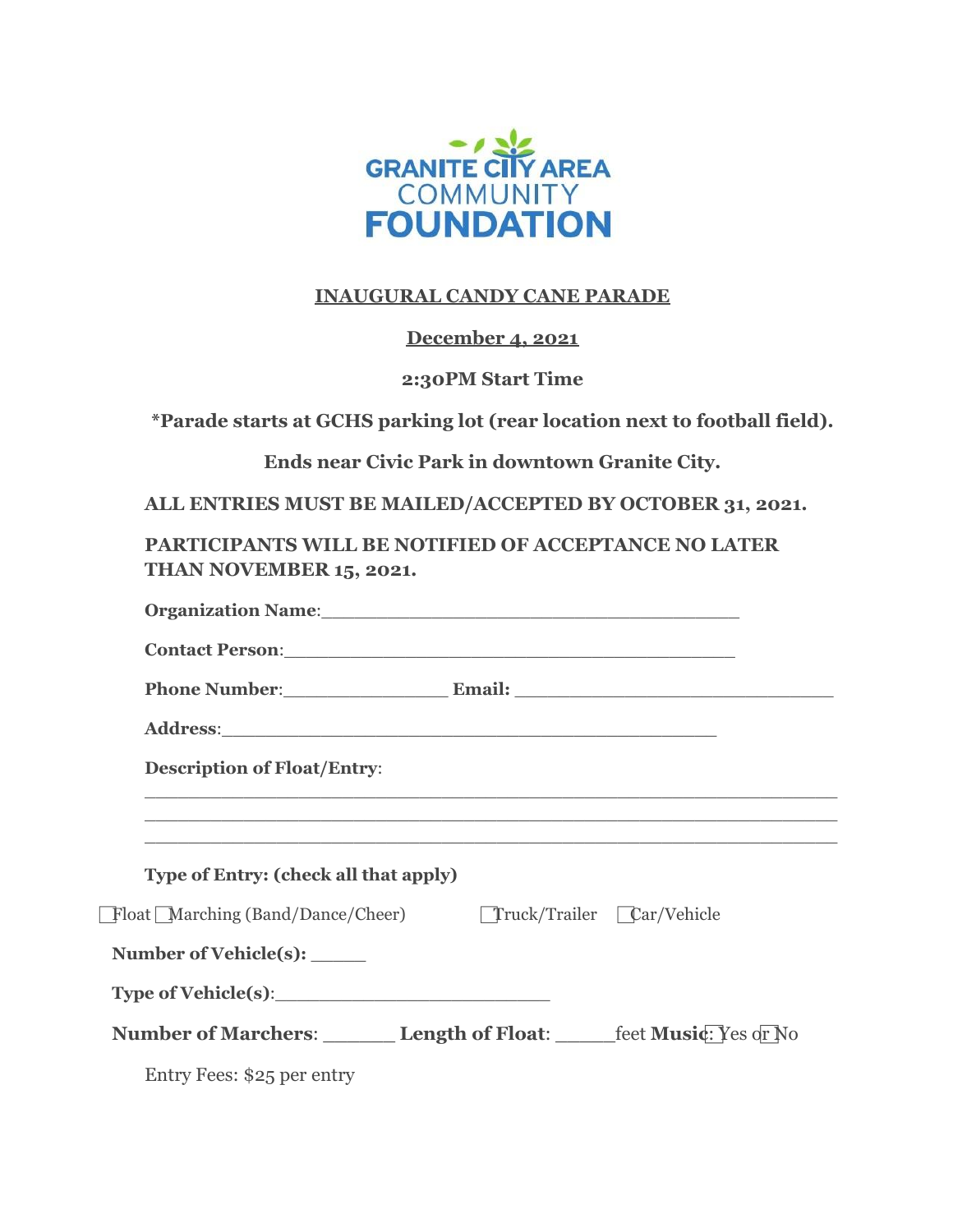### **Mail or Email Entry Form & Payment to:**

**Granite City Area Community Foundation: PO Box 1474, 2038 Edison Avenue, Granite City, IL 62040**

### **Checks to include MEMO: Candy Cane Parade**

**Questions: Contact Tina Hubert at [parade@smrld.org](mailto:parade@smrld.org) or 618-501-4781**

### **Guidelines:**

**1.** Parade entries must all be approved.

**2.** Applications must be filled out completely for each entry.

**3.** An entry fee of **\$25/unit for General Admission** is due prior to the parade. **Make checks payable to the Granite City Area Community Foundation, Memo: Candy Cane Parade.**

**4.** Granite City Area Community Foundation parade officials are in charge of the parade and their instructions are to be followed explicitly.

**5.** Alcoholic beverages are **strictly prohibited** on the line-up sight and on the parade route. Anyone showing any indication of the use of alcohol will be removed from the parade line-up and the parade immediately and will not be invited back to participate in future parades. Smoking on the Parade route is prohibited.

6. Local police authorities will be on hand to monitor activities before, during and after the parade.

7. No loud music is to be played while in the high school parking lot. Once the parade unit is on Madison Avenue you may turn the volume up.

8**.** Vehicles not in the parade **are not** allowed in the parade line-up area. They can drop off walkers/riders but cannot stay in the line-up area. Please notify all members in your group of this.

9**.** If animals are included in the parade, the organization entering the animals MUST clean up after their animals throughout the parade. Any animal waste not cleaned up will be charged to the organization at \$150.00.

10. Line-up is between 1:00 and 2:00 P.M. All entries must be to the parade lineup area by 2:00pm. We will share lineup information/spots the week before the parade.

11. The parade rolls at **2:30PM SHARP.**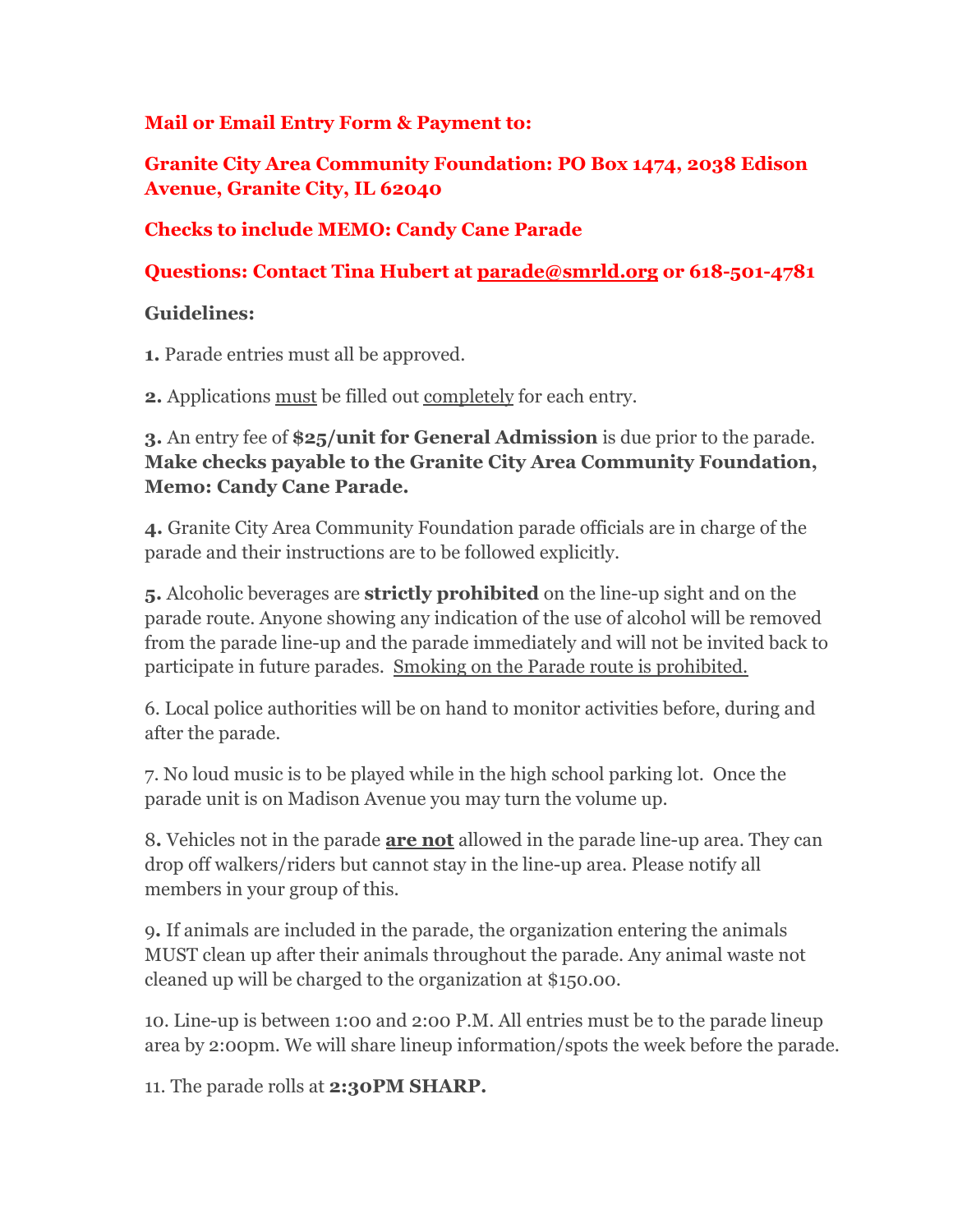12. Float sponsors and all parade participants are responsible for clean up of litter. This includes litter from last minute decoration and all food and beverage containers brought to the parking lot. Bring trash bags with you.

13. All floats must be decorated! The more lights & fun, the better. We want all vehicles, floats, etc to be decorated in line with the Winter Wonderland theme.

14. Please instruct all participants that nothing should be thrown off of the float. All items should be passed out by walkers, and should not be done until your float is at State Street & 29th Street after leaving the high school parking lot. Candy/items will need to be passed out by walkers, not thrown from any float.

15. All drivers of floats and/or vehicles must be licensed & insured. Please have your insurance information ready as well.

## **FLOATS:**

16. All floats and trailers must be skirted. All wheels on the float or trailer must be covered to within 9 inches of the ground. **(**This is for the safety of participants and spectators). No floats should exceed 13 feet in height.

17**.** A minimum of six (6) walkers is required for every float and/or trailer. A minimum of four (4) walkers is required for vehicles. These walkers are responsible for keeping spectators away from the wheels of the vehicle or float by guarding the wheels of the vehicle or float. Organizations are responsible for fully instructing the walkers of these responsibilities. **SAFETY FOR PARTICIPANTS AND SPECTATORS IS OUR NUMBER 1 CONCERN.**

## **18. No float, vehicle or trailer can have a participant dressed as Santa Claus.**

19. All floats must be appropriate for children. Please keep it clean & fun!

20**.** Floats will be judged at the lineup area.

Prizes:

1st Place will be placed in the parade spot of their choice (excluding the final spot for Santa) for 2022 and will receive free entry in 2022.

2nd Place: will be placed in the #2 spot of their choice for 2022.

3rd Place: will be placed in the #3 spot of their choice for 2022.

## **MARCH / DANCE GROUPS:**